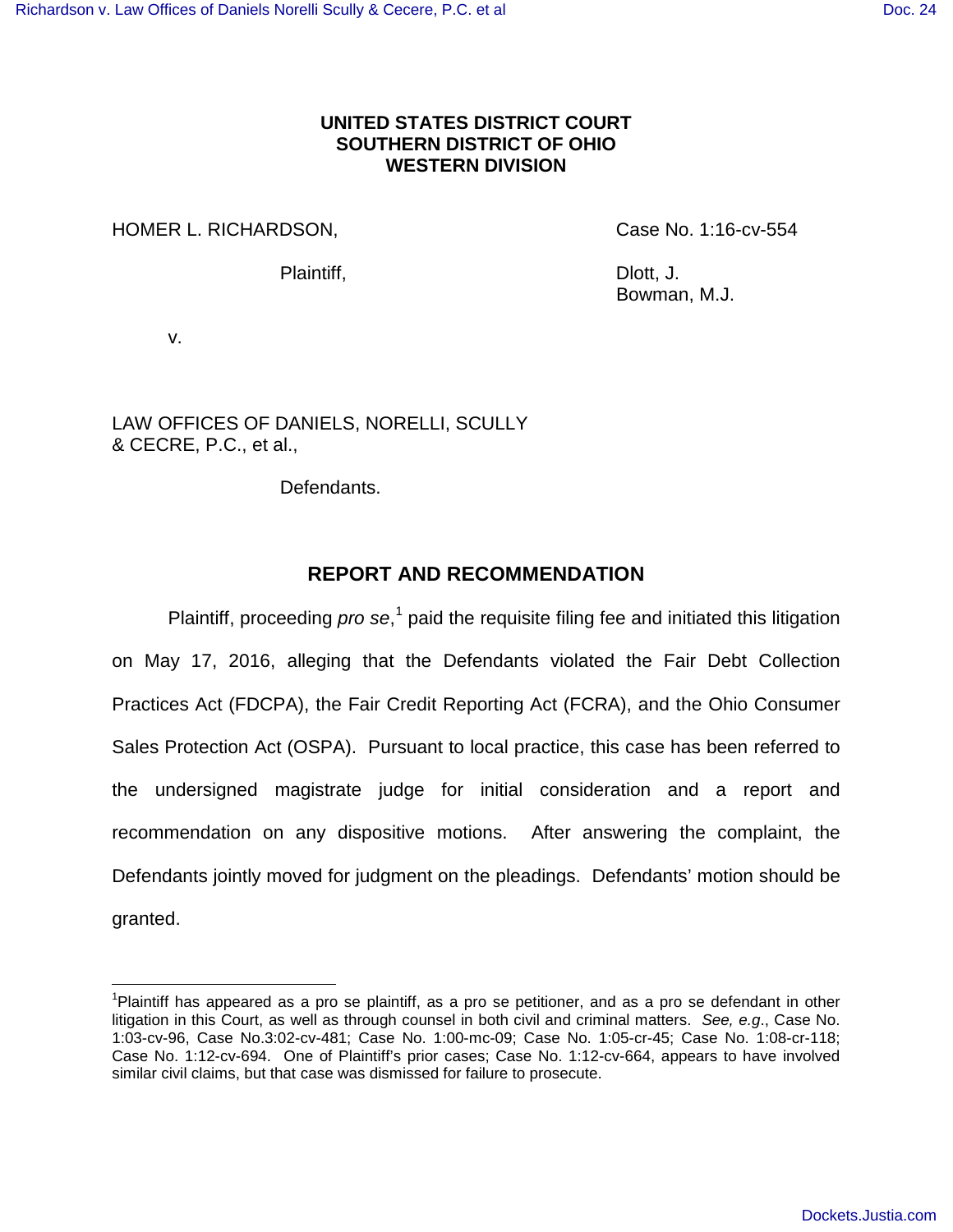## **I. Background**

Plaintiff's complaint seeks monetary damages from two Defendants under the FDCPA, the FCRA, and the OSPA. The identified Defendants are a New York law firm and one of its individual members, Meredith E. Unger.<sup>[2](#page-1-0)</sup> All of the following allegations are drawn from Plaintiff's complaint, and are assumed to be true solely for the purpose of the pending motion.

Plaintiff alleges that beginning in June of 2013, the Defendant law firm contacted Plaintiff by telephone and by letter in an attempt to collect a credit card debt for its client. Plaintiff alleges that he and the law firm exchanged communications concerning the alleged debt in June and July of 2013, with additional written communications dated February, March, and April of 2014. On August 26, 2014, Plaintiff received a notice from the law firm that its "client has authorized a settlement on your account." (Doc. 1 at ¶24, PageID 4). Plaintiff responded by letter dated May 6, 2015, inquiring about the terms of the settlement. On May 20, 2015, the law firm informed Plaintiff that to consummate the settlement, "A payment of \$3,000.00 must be received by this office on or before May 29, 2015." (Id. at ¶26, PageID 5). In addition to the referenced correspondence, Plaintiff alleges that the law firm obtained his consumer credit reports on July 2, 2013, August 25, 2014, December 22, 2014 and May 19, 2015 "with no permissible purpose." (Id. at ¶36, PageID 6).

Plaintiff alleges that he followed up with final correspondence directed to the law firm dated June 18 and September 17, 2015, but that the Defendants did not respond to those two letters. He alleges that the Defendants' actions between "July 3, 2013 …until

<span id="page-1-0"></span> 2 Plaintiff initially sued a second lawyer, William Sung, but later voluntarily dismissed that individual.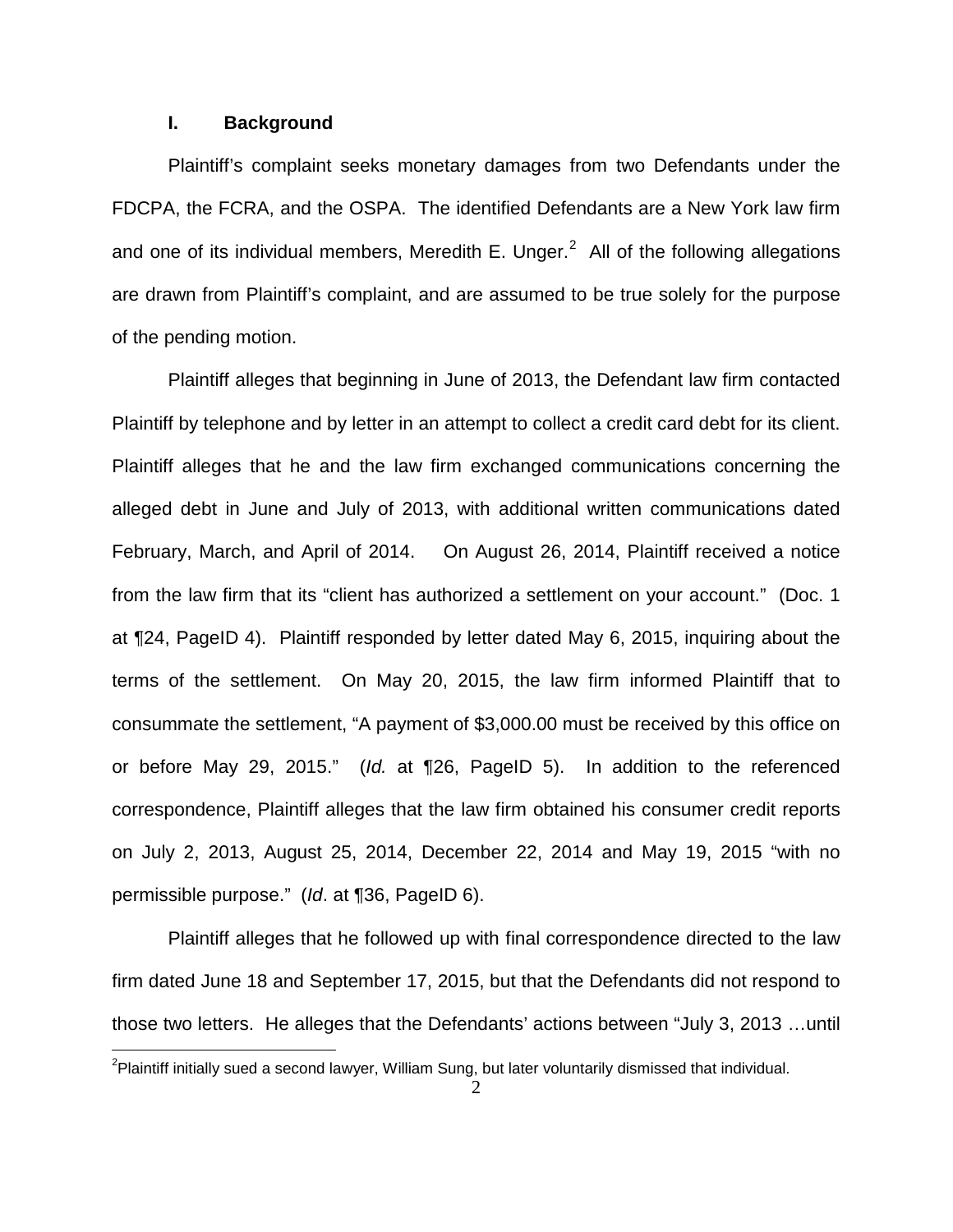the time Defendants made the settlement offer" on May 20, 2015 have caused him financial harm, "resulting in a reduction of his credit score, cancellation of credit cards, credit delays, inability to apply for credit, loss of use of funds, mental anguish, emotional distress, humiliation, a loss of reputation and expenditures for fees and costs." (Id. at  $\P$ 37-38).

Plaintiff has articulated six claims based upon the actions taken by Defendants from June or July of 2013 through May 20, 2015. In Count I, Plaintiff's complaint alleges that Defendants are debt collectors who violated the FDCPA by "falsely representing the character, amount, or legal status" of the alleged debt, by "communicating or threating [sic] to communicate to any person credit information which is known or which should be known to be false, including the failure to communicate that a disputed debt is disputed," and through "the use of any false representation or deceptive means to collect or attempt to collect any debt or to obtain information concerning a consumer." In Counts II-V, Plaintiff alleges that the Defendants' communications violated the FDRA when Defendant law firm "obtained the TransUnion consumer credit report for Plaintiff with no permissible purpose" on four dates. In Count VI, Plaintiff alleges that Defendants violated the OCSPA by "claiming[,] attempting or threatening to enforce a debt when such persons knew that the debt was not legitimate." Plaintiff alleges that Defendants' alleged FDCPA violations are "automatically" violations of the OCSPA. Plaintiff further alleges in County VI that Defendants "knowingly made a misleading statement or opinion on which Plaintiff was likely to rely to Plaintiff's detriment."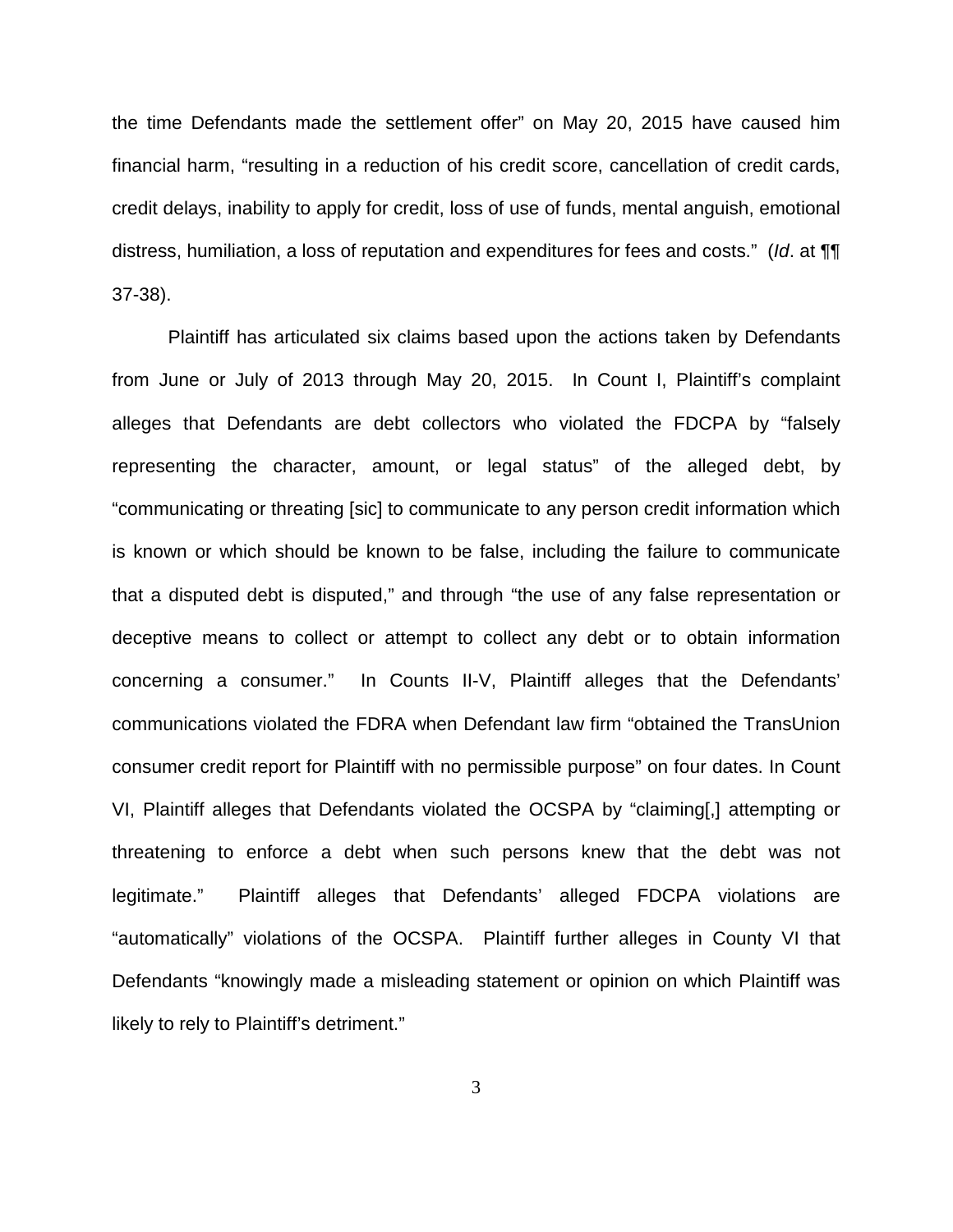## **II. Analysis**

## **A. Standard of Review**

The standard for a motion for judgment on the pleadings is the same as the standard for a motion to dismiss under Rule 12(b)(6). See Morgan v. Church's Fried Chicken, 829 F.2d 10, 11 (6th Cir.1987). When ruling on a defendant's Rule 12(c) motion, a district court "must construe the complaint in the light most favorable to the plaintiff [and] accept all of the complaint's factual allegations as true." Ziegler v. IBP Hog Market, Inc., 249 F.3d 509, 512 (6th Cir.2001) (citations omitted). In ruling on a motion for judgment on the pleadings, a court may not consider material outside of the pleadings. Fed.R.Civ.P. 12(c); see also Hickman v. Laskodi, 45 F. App'x 451, 454 (6th Cir.2002).

Although a plaintiff's pro se complaint must be "liberally construed" and "held to less stringent standards than formal pleadings drafted by lawyers," the complaint must "give the defendant fair notice of what the . . . claim is and the grounds upon which it rests." Erickson v. Pardus, 551 U.S. 89, 93 (2007) (per curiam) (quoting Estelle v. Gamble, 429 U.S. 97, 106 (1976), and Bell Atlantic Corp. v. Twombly, 550 U.S. 544, 555 (2007) (internal citation and quotation omitted)). "A claim has facial plausibility when the plaintiff pleads factual content that allows the court to draw the reasonable inference that the defendant is liable for the misconduct alleged." Ashcroft v. Iqbal, 556 U.S. 662, 678 (2009) (citing Twombly, 550 U.S. at 556). The Court must accept all wellpleaded factual allegations as true, but need not "accept as true a legal conclusion couched as a factual allegation." Twombly, 550 U.S. at 555 (quoting Papasan v. Allain,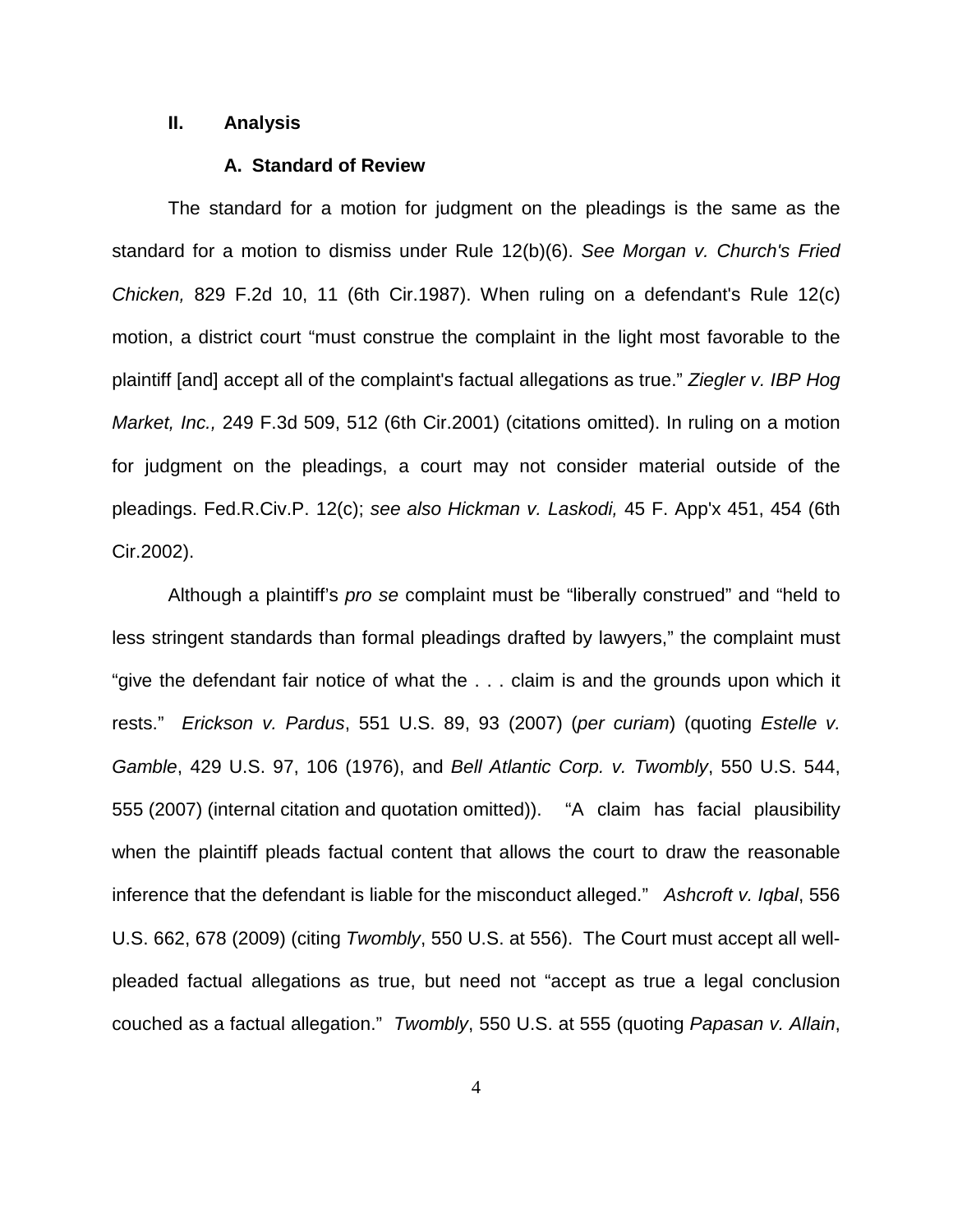478 U.S. 265, 286 (1986)). A complaint need not contain "detailed factual allegations," but must provide "more than an unadorned, the-defendant-unlawfully-harmed-me accusation." Iqbal, 556 U.S. at 678 (quoting Twombly, 550 U.S. at 555). A pleading that offers "labels and conclusions" or "a formulaic recitation of the elements of a cause of action will not do." Twombly, 550 U.S. at 555. Nor does a complaint suffice if it tenders "naked assertion[s]" devoid of "further factual enhancement." Id. at 557.

## **B. Plaintiff's Responses in Opposition to Defendants' Motion**

Defendants filed their motion for judgment on the pleadings on September 12, 2016. Under the rules of civil procedure, Plaintiff was entitled to file one responsive memorandum in opposition to Defendants' motion. Plaintiff has filed a total of four documents, including a motion to strike, that could be viewed as successive responses to Defendants' motion for judgment on the pleadings. In light of Plaintiff's pro se status and the fact that dismissal of his claims is recommended, the undersigned has generously considered three of the four responses.

The only document not considered is an "affidavit with exhibits" that Plaintiff filed in support of his claim on October 3, 2016, which was docketed as a "complaint affidavit and exhibits in support of claim." (Doc. 15). In a later filed "supplemental memorandum," Plaintiff clarifies that this particular affidavit and exhibits were not intended to be a response in opposition to the pending motion for judgment on the pleadings, but instead were intended to "support" the claims presented in his original complaint. (Doc. 19 at 2, PageID 224).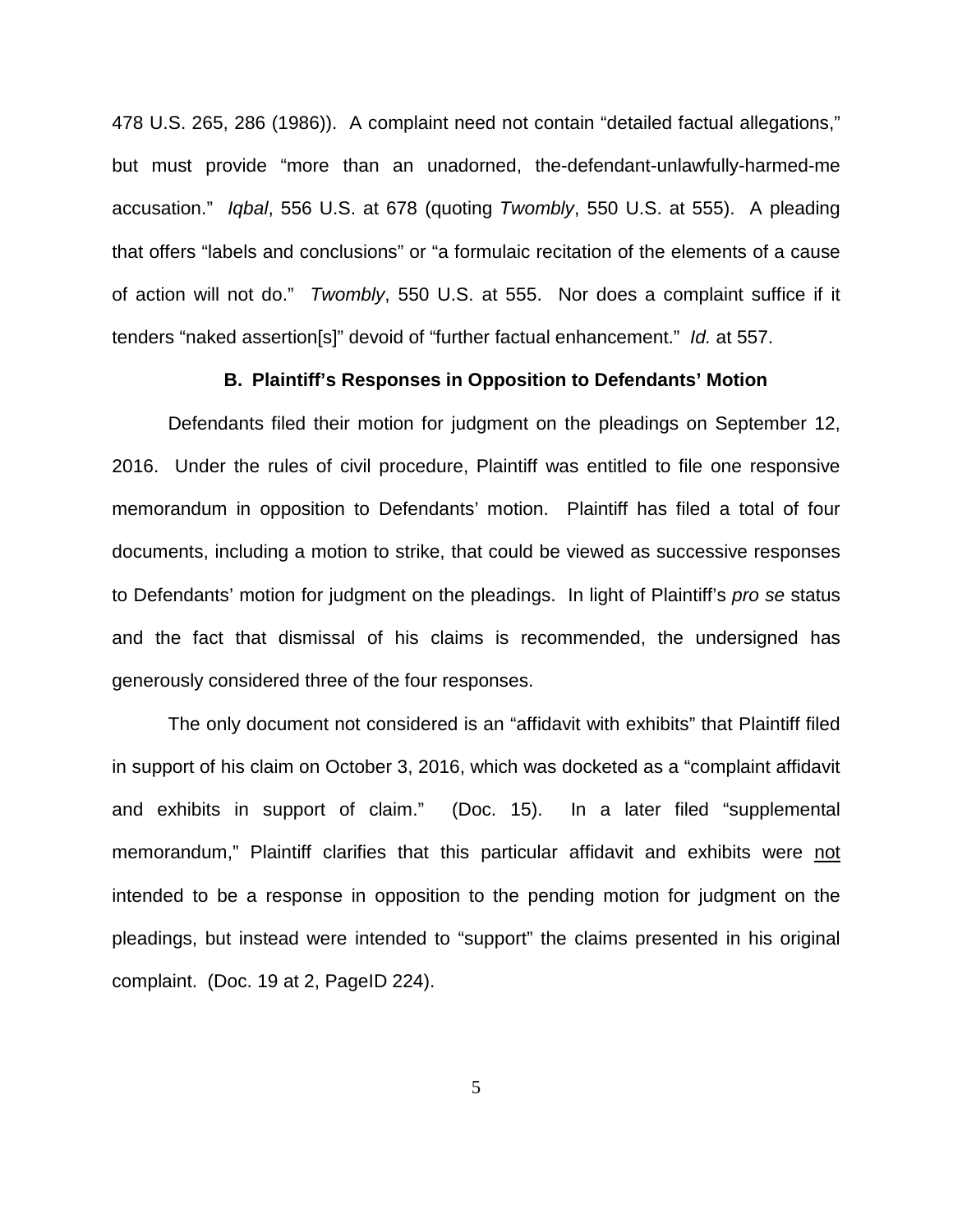There is no procedural mechanism by which it would be appropriate for the Court to consider Plaintiff's tendered evidentiary "support" of his previously filed complaint. Nor will the Court construe the documents as a newly amended complaint, since an amended complaint may not be filed without leave of Court. Thus, the undersigned declines to further consider the "affidavit and exhibits" filed on October 3, 2016.

 On October 11, 2016, Plaintiff filed a second document that is more responsive to Defendants' pending motion for judgment on the pleadings, despite being captioned as a "motion to strike" the Defendants' motion. (Doc. 17). Defendants filed a response in opposition to Plaintiff's motion to strike, to which Plaintiff filed a reply on November 17, 2016. (Doc. 21). Plaintiff confirms in a later-filed memorandum that he intended his October 11 "motion to strike" to be his response in opposition to Defendants' motion for judgment on the pleadings. (Doc. 19 at ¶5, PageID 224).

In the motion to strike, Plaintiff argues that this Court should deny Defendants' motion for procedural reasons, because it is not supported "with any deposition, admission or affidavit…." (Doc. 17 at 3, PageID 203). As discussed above, review of the pending motion under Rule 12(b)(1) and Rule 12(c) is limited to the pleadings. In contrast to review of a dispositive motion filed under Rule 56, the submission of evidence is neither required nor generally appropriate to support a motion for judgment on the pleadings. Plaintiff makes additional arguments in favor of striking the Defendants' motion, which - while difficult to follow – appear to be equally without merit.<sup>[3](#page-5-0)</sup>

 $\overline{\phantom{a}}$ 

<span id="page-5-0"></span> $3$ In addition to confusing the differing standards applicable to review of a motion filed under Rule 12(c) and a motion filed under Rule 56, Plaintiff repeatedly (and mistakenly) describes Defendants' motion as a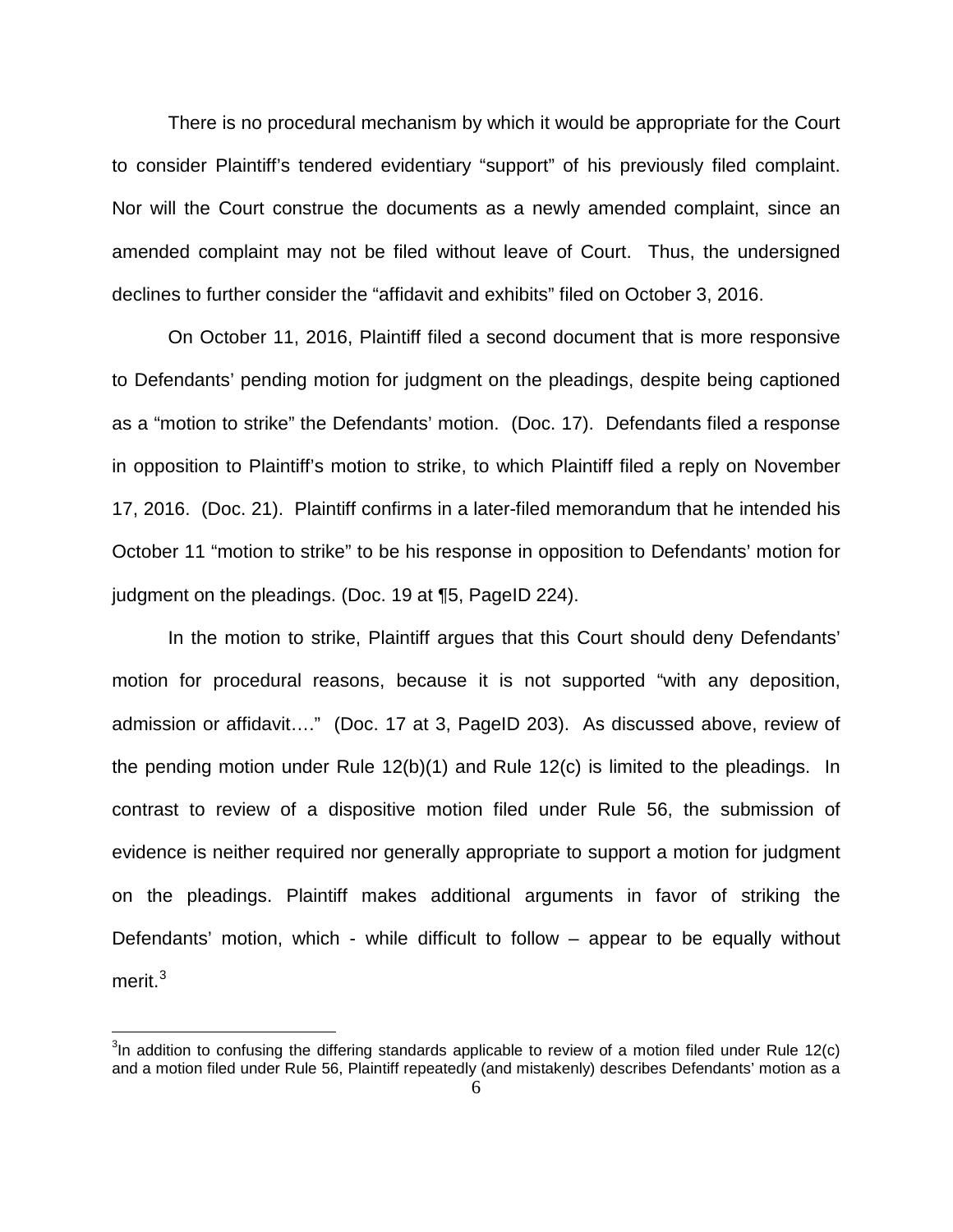The fourth document filed by Plaintiff that appears responsive to Defendants' motion for judgment on the pleadings was filed on October 20, 2016, captioned as a "response and reply" to Defendants' motion, and docketed as a "Supplemental Memorandum" in opposition. (Doc. 19). In his supplemental response, Plaintiff raises an additional procedural objection to Defendants' motion for judgment on the pleadings. Specifically, he asserts that Defendants' motion is procedurally improper because such a motion cannot be filed "until the pleadings are closed." (Doc. 19 at 3, PageID 225). However, the record flatly refutes Plaintiff's contention that Defendants' motion is somehow prematurely filed or procedurally improper. Defendants filed an Answer prior to filing the Rule 12(c) motion and no counterclaims or crossclaims have been filed.<sup>[4](#page-6-0)</sup> (See Docs. 7, 12).

## **C. The Merits of Defendants' Motion**

Having rejected the procedural defenses presented by Plaintiff, the Court turns now to the merits of Defendants' motion for judgment on the pleadings.

#### **1. Statute of Limitations Defenses**

Defendants persuasively argue that most of Plaintiff's claims are time-barred, and that they are entitled to judgment on the pleadings for those claims. The FDCPA requires claims to be brought "within one year from the date on which the violation occurs." See 15 U.S.C. § 1692k(d). Plaintiff filed his complaint on May 17, 2016. The dates on which Plaintiff alleges that the Defendants violated the FDCPA are all outside

<u>.</u>

motion for default judgment under Rule 55.

<span id="page-6-0"></span><sup>&</sup>lt;sup>4</sup>Plaintiff relies upon rules of procedure that permit the filing of an answer to a counterclaim before pleadings are deemed to be closed. Because Defendants' Answer does not include any counterclaims against Plaintiff, the pleadings are closed.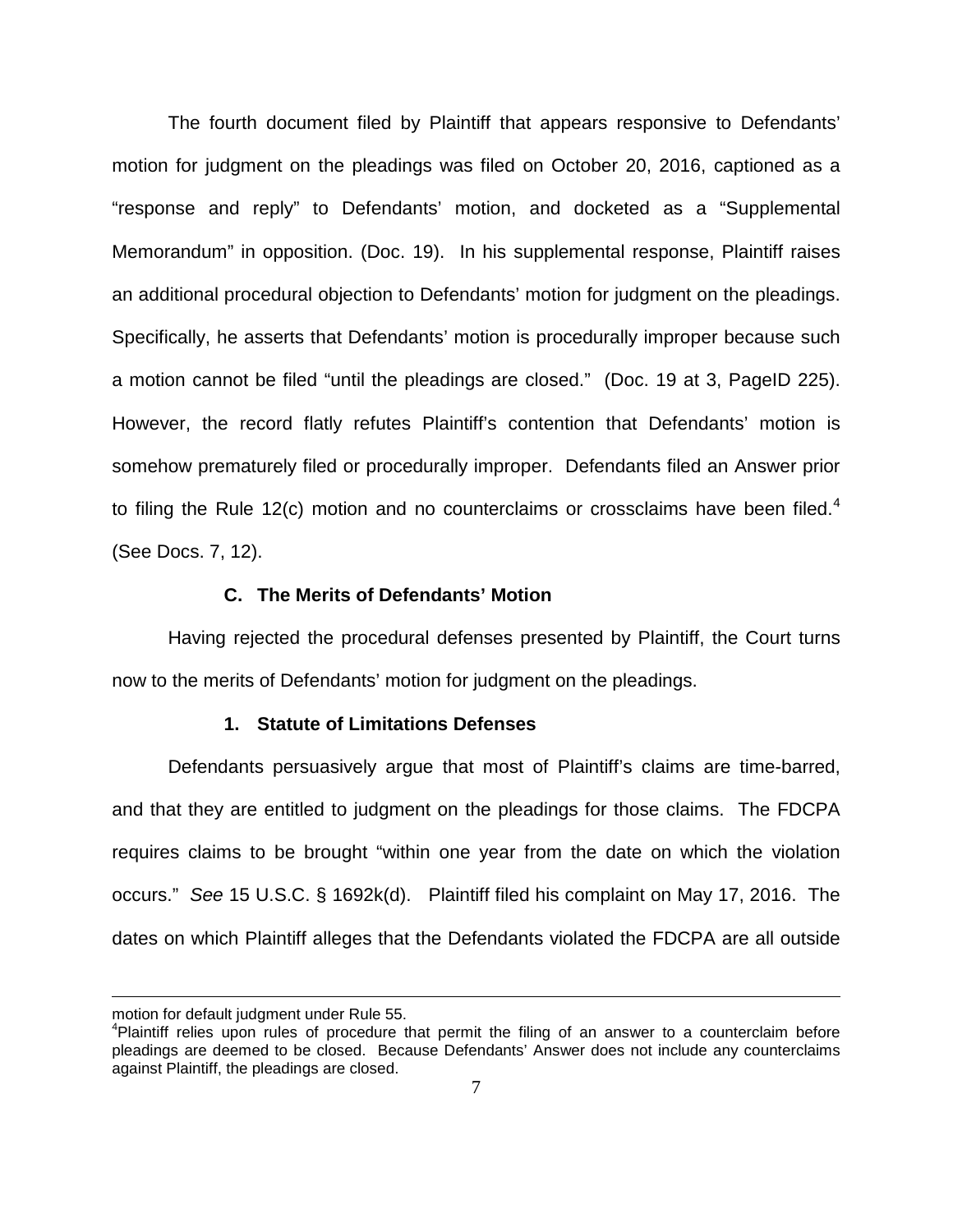the applicable one-year statute of limitations, with the exception of the May 20, 2015 letter.

 Attached to Defendants' answer are copies of the correspondence that Plaintiff references in his complaint. (See Doc. 7-1). A court may grant judgment on the pleadings on a statute of limitations defense where it is apparent from the face of the complaint that the action was not brought within the statutory period. See Phelps v. McClellan, 30 F.3d 658, 662 (6th Cir.1994); see also Rauch v. Day & Night Mfg. Corp., 576 F.2d 697, 702 (6th Cir.1978) (Rule 12(b) motion to dismiss granted only where complaint shows that action is time-barred). Here, it is clear from the face of the pleadings that all of Defendants' communications prior to the May 20, 2015 letter fall outside the applicable statute of limitations for the FDCPA. Thus, nearly all discrete "violations" about which Plaintiff complains are time-barred under the FDCPA. Only the Defendants' final letter of May 20, 2015 falls within the statute. Accord Purnell v. Arrow Financial Servs., LLC, 303 Fed. Appx. 297, 301 (6th Cir. 2008); see also generally Fryer v. CitiFinancial, Inc., 2012 WL 592172 at \*4 (S.D. Ohio Feb. 23, 2012)(citing Ruth v. Unifund CCR Partners, 604 F.3d 908 (6th Cir. 2010)).

Plaintiff does not dispute that nearly all of his FDCPA claims are barred by the relevant statutes of limitations. Plaintiff's claims under the OCSPA are entirely derivative of his FDCPA claims. Although the OCSPA has a longer two-year statute of limitations, the parallel state law still bars any claim concerning any communications allegedly made by Defendants prior to May of 2014.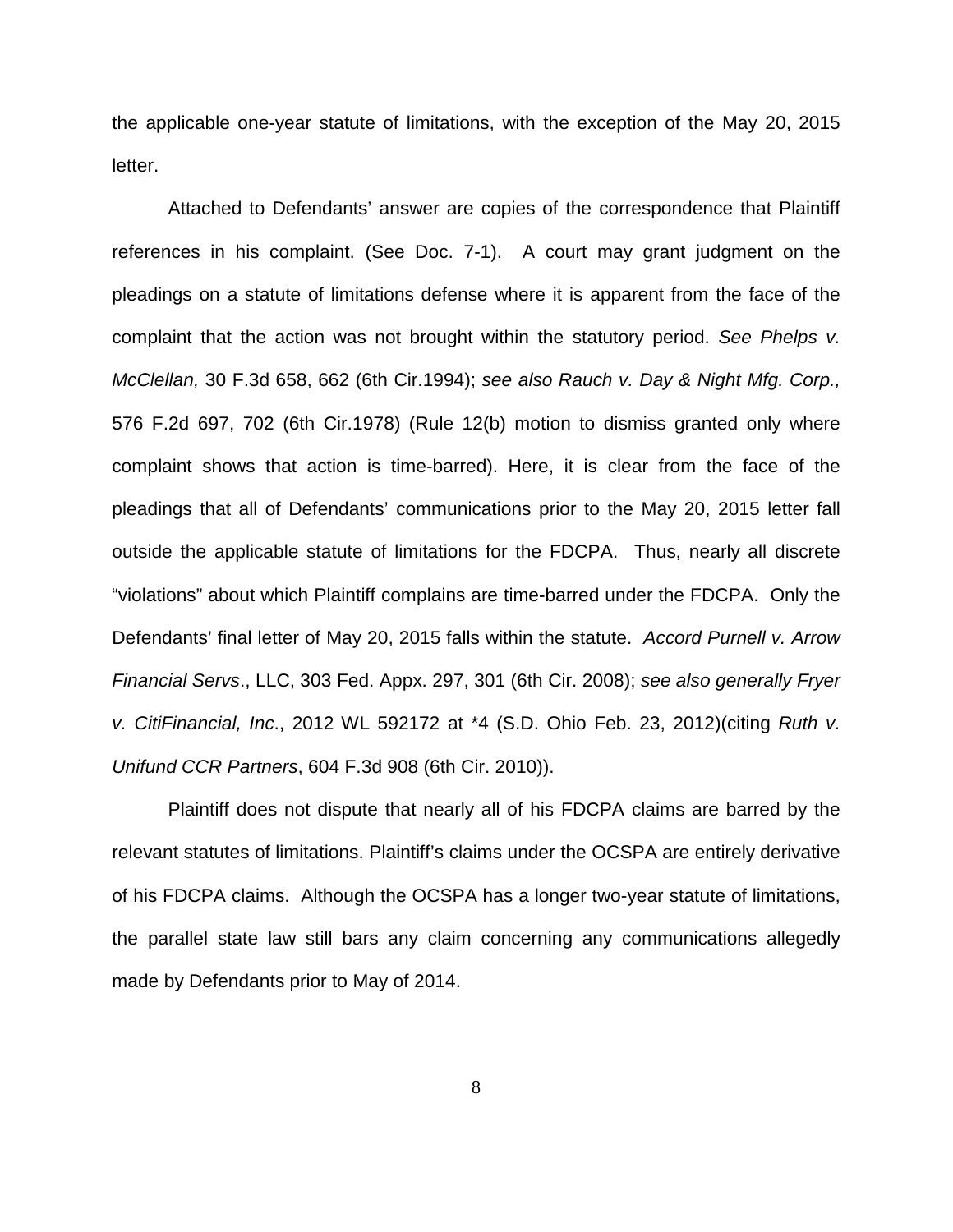#### **2. Failure to State a Claim Under the FDCPA**

In addition to their statute of limitations defenses, Defendants argue that the complaint fails to state any claim under the FDCPA, because Plaintiff has failed to allege any factual content that would support his otherwise conclusory assertions.

## **a. Consideration of Documents Attached to Pleadings**

For the reasons stated, only the May 20, 2015 letter could support an FDCPA claim that is not time-barred. In support of that single claim, Plaintiff alleges that the May 20, 2015 letter was in response to Plaintiff's inquiry "about the terms of settlement." (Doc. 1 at ¶25). Although Plaintiff quotes only two sentences from the letter, a full copy is attached as an exhibit to Defendant's Answer. At the top of the letter is the name of the Original Creditor (identified as Fifth Third Bank) as well as the name of the current creditor, identified as "CACH, LLC as assignee of Fifth Third Bank." An Account number, file number and current balance (\$5,630.31) are also listed. The narrative portion of the letter reads as follows:

Dear Sir/Madam:

This confirms your conversation with this office on May 20, 2015 that resulted in the settlement of this claim as follows:

A payment of \$3,000.00 must be received by this office on or before May 29, 2015.

Your payment must be made to the order of Daniels Norelli Scully & Cecere, P.C., as attorneys for CACH, LLC, and they will be made via check by phone, using the bank information you provided.

If the payment is not made in accordance with the terms of this letter, the total current balance shall be due.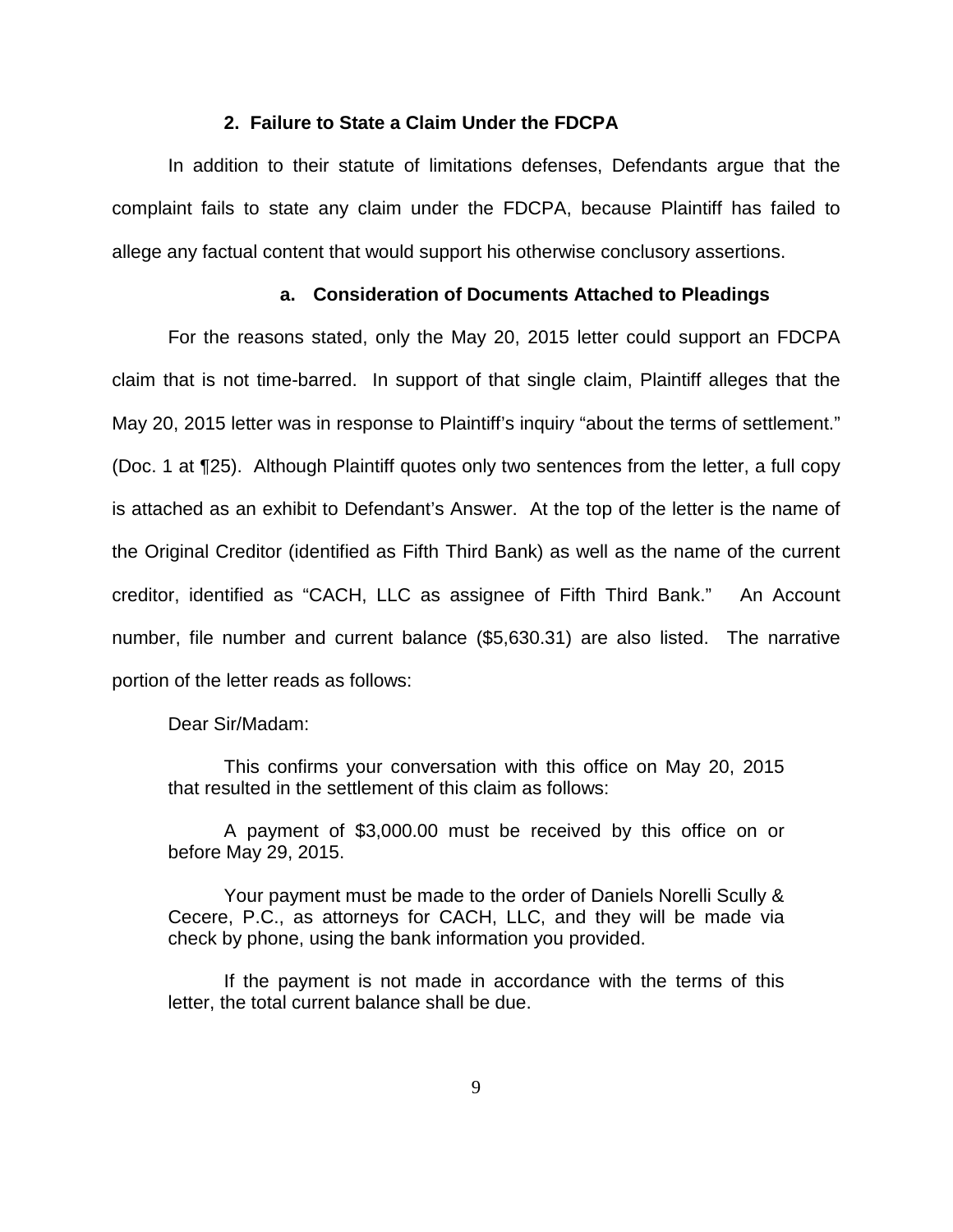Upon receipt and clearance of the payment, the account will be considered Settled in Full.

If you have any questions, please contact Stephanie Butler at 888- 332-3306. Thank you for your cooperation in this matter.

The letter bears the signature of William Sung, an individual previously dismissed by Plaintiff as a Defendant in this case. Below Mr. Sung's signature is the statement: "This is an attempt to collect a debt and any information obtained shall be used for that purpose." (Doc. 7-1, Exhibit H, PageID 65).

Defendants argue that they are entitled to judgment as a matter of law, because the May 20, 2015 letter accurately states the original creditor, the original account number, the current creditor, the current file number, the current balance, and the settlement amount. Defendant offers, as additional proof, the prior documentation provided to Plaintiff sent in response to Plaintiff's written request for validation of the debt. Arguably, all of the referenced correspondence may be considered by this Court in the context of the pending motion because it is directly referenced in Plaintiff's Complaint, with copies attached to the Defendants' Answer.

Plaintiff has failed to identify any false statement or information contained in the May 20, 2015 letter that could support any claim under the FDCPA. Instead Plaintiff has alleged only that Defendants violated the FDCPA, listing the elements of a statutory cause of action and the legal conclusion that the Defendants are liable, but without alleging any factual detail that would allow this Court to draw a reasonable inference that either Defendant is liable for any statutory violation. In the correspondence attached to the Defendants' Answer in which he requests additional information about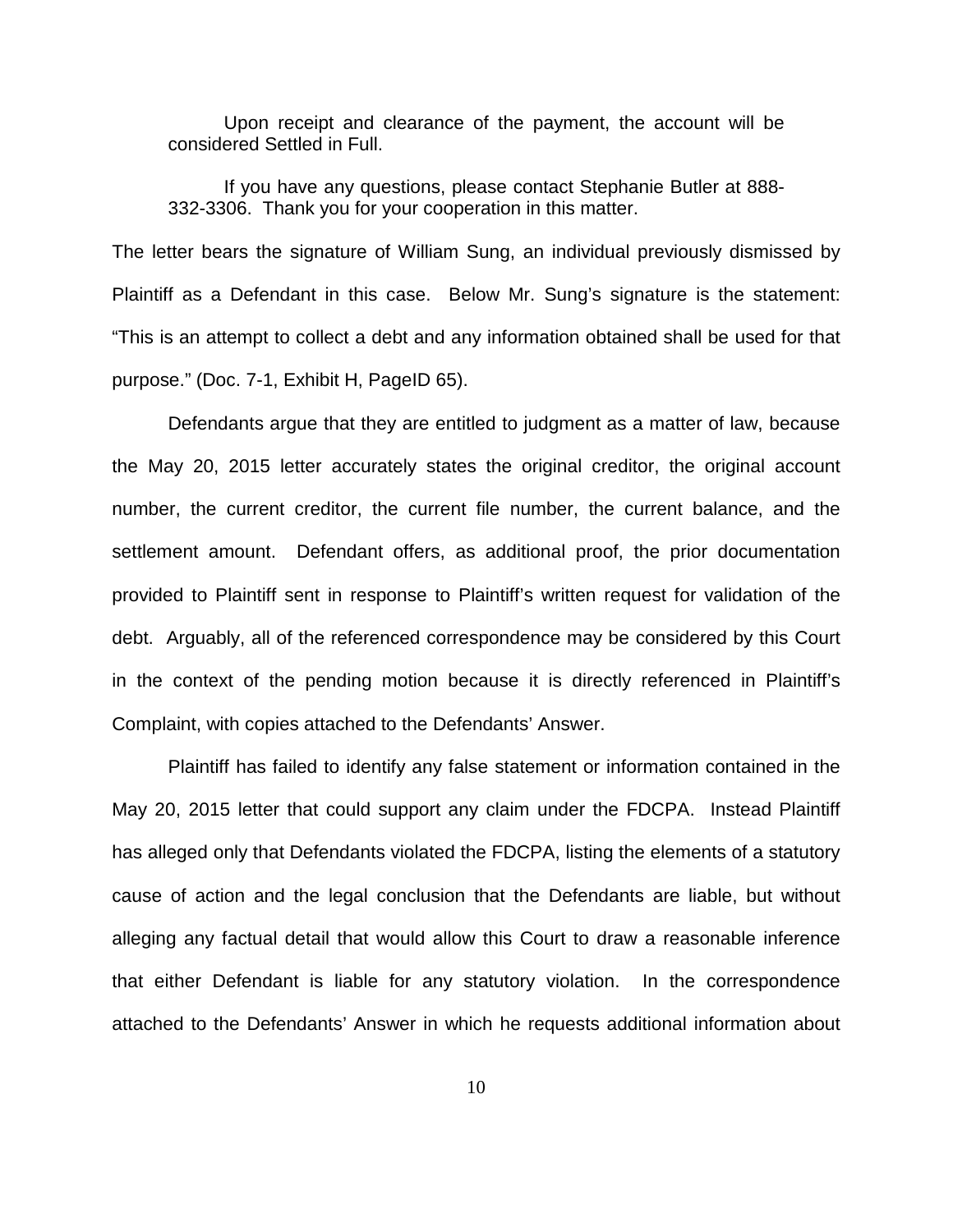the debt, Plaintiff advises Defendants that "this is not a refusal to pay, but a notice sent pursuant to the Fair Debt Collection Practices Act…that your claim is DISPUTED and VALIDATION is required." He further states that it "is not now, nor has it ever been, my intention to avoid paying any obligation that I lawfully owe…." (Doc. 7-1, PageID 45). Defendants' correspondence to Plaintiff purports to be responsive to his request for Validation of the debt. (Id., PageID 47-54).

In his motion to strike, Plaintiff asserts that Exhibit D "is not authenticated and there is no signature on this Fifth Third Bank credit card agreement to verify that [Plaintiff] had a contract with Fifth Third Bank…[that] CACH, LLC owns." (Doc. 18 at 4, PageID 204). Plaintiff argues that Exhibit D "is a bogus instrument" since it is not authenticated, and "fails to prove CACH, LLC is the owner of a contract in which Richardson consented to pay a sum of money." (Id.). However, notwithstanding Plaintiff's carefully worded argument placing the onus on Defendants, it remains Plaintiff's burden to plead sufficient factual content under Rule 8 to support his claims. Here, the complaint itself is devoid of any allegations or reasonable inference: (1) that Plaintiff is not in fact a party to the referenced Fifth Third Bank credit card agreement; or (2) that CACH LLC is not in fact a valid assignee of that account. As explained herein, Plaintiff's complaint also fails to include any other factual content that would support a claim under the FDCPA.

Although whether the complaint states a valid FDCPA clam in the context of the pending motion (prior to any discovery) is a relatively close issue, the correspondence referenced in the Complaint and attached to the Defendants' Answer lead the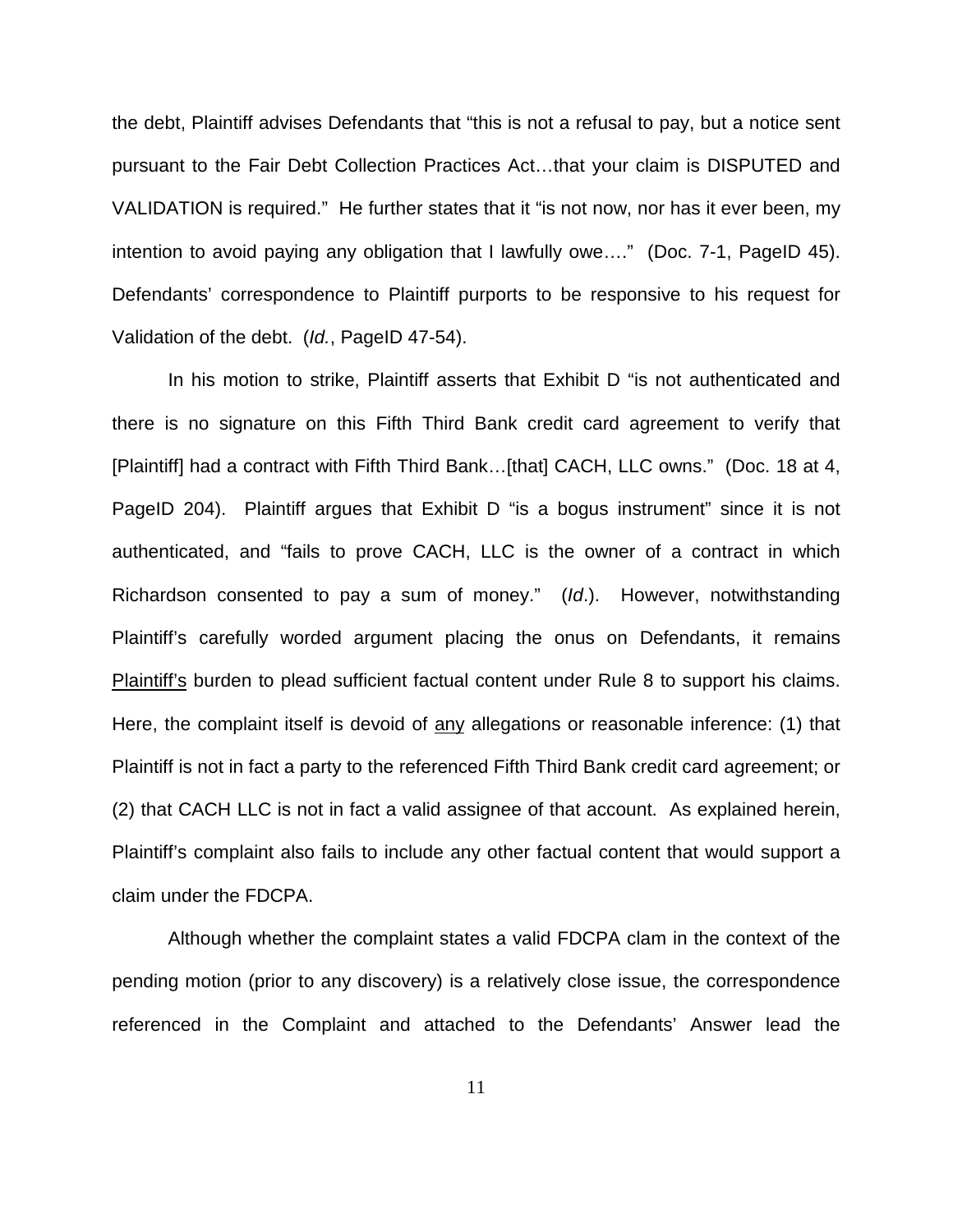undersigned to conclude that Plaintiff neither has alleged nor could allege that any of the facts presented in the May 20, 2015 letter are false, misleading, or deceptive in violation to the FDCPA. In the absence of any factual allegations by Plaintiff that either Defendant misrepresented the character, amount, or legal status of the debt, in contrast to formulaic legal conclusions that the Defendants made unspecified misrepresentations or false statements, the Defendants should not be required to proceed through discovery.

Rule 8 exists in part so that Defendants are not put to the task and expense of disproving through costly litigation facts that Plaintiff has not even alleged in his complaint. A court "should not assume facts that were not pled." Harvey v. Great Seneca Financial Corp., 453 F.3d 324, 328 (6th Cir. July 6, 2006) (affirming dismissal of FDCPA claims, where the plaintiff did not admit or deny the existence of the underlying debt, and did not allege any false representations or that the debt collector's claims were false); Deere v. Javitch, Block, and Rathbone, LLP, 413 F. Supp. 2d 886, 891 (S.D. Ohio 2006)(dismissing FDCPA claims against law firm pursuing debt on behalf of client based upon plaintiff's theory that "more of a paper trail should have been in the lawyers' hands," because "[t]he FDCPA imposes no such obligation.").

Plaintiff also has failed to offer any factual support for his bald assertion that Defendants communicated or threatened to communicate credit information which is known or should be known to be false, and/or used deceptive means to collect a debt. Simply asserting a violation of the statute without any factual support is insufficient to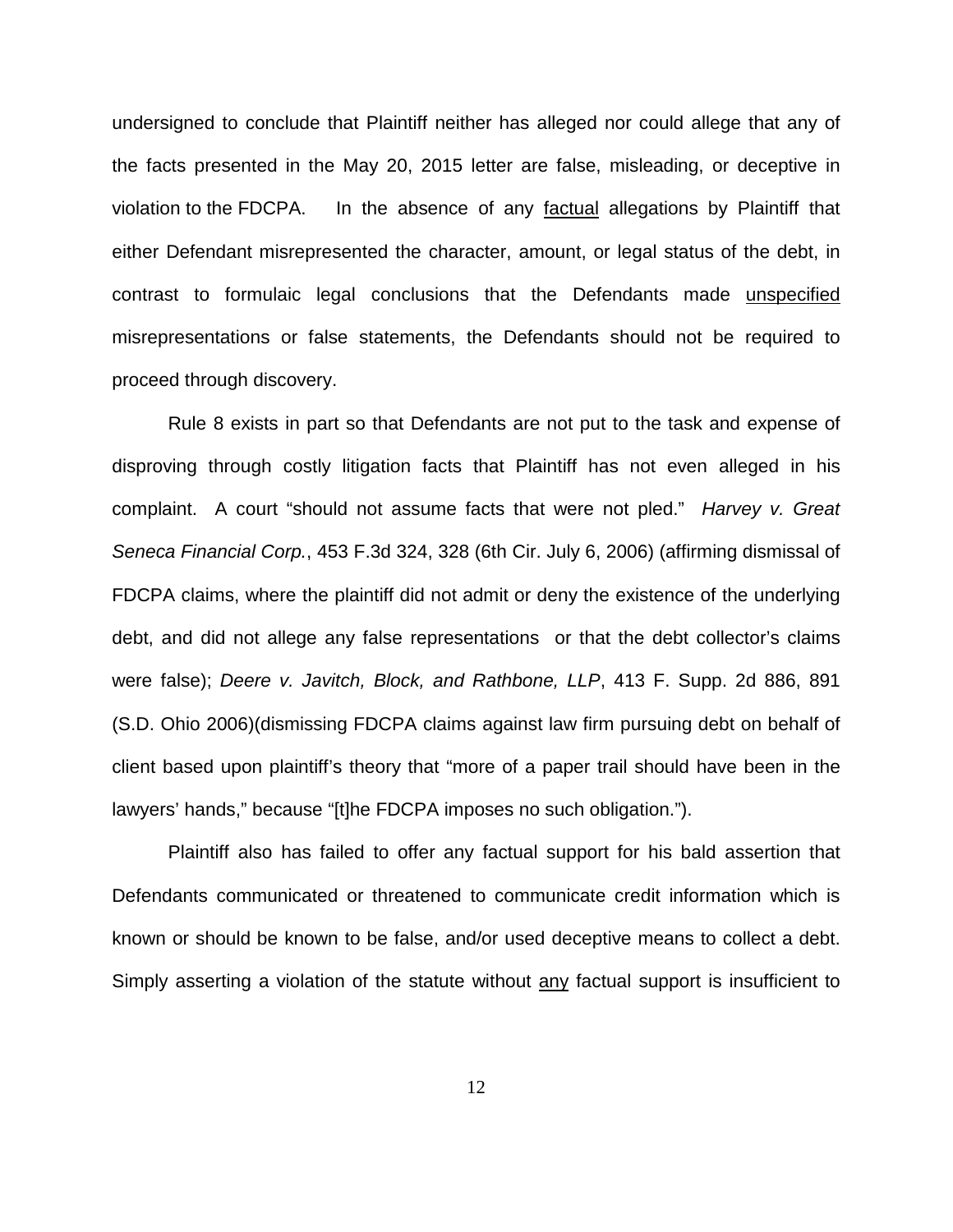state a claim. Therefore, viewed under the liberal standards applied to pro se pleadings, Plaintiff's complaint fails to state a claim under the FDCPA.

## **b. Alternative Recommendation**

As discussed above, the undersigned would grant Defendants' motion for judgment on the pleadings based upon a review of the pleadings themselves, including correspondence that Plaintiff has referenced in his complaint and those attached by Defendants to their Answer. To the extent that a reviewing court declines to consider the exhibits attached to Defendants' Answer in the context of the pending motion, the undersigned alternatively would recommend only partially granting the motion for judgment on the pleadings, for FDCPA and OCSPA claims that are clearly time-barred, and for all FCRA claims. Otherwise, the undersigned would recommend partial denial of the motion for the few FDCPA and OCSPA claims that are not time-barred, without prejudice to re-file a dispositive motion under Rule 56 following a short period of limited discovery.

#### **3. Failure to State a Claim Under the OCSPA**

Similar to the FDCPA claims, the OCSPA claims allege violations of O.R.C. §§ 1345.02(A) and 1354.03(B)(6) based upon allegations that Defendants made unspecified misleading statements during the course of the attempted debt collection. Plaintiff has not alleged how the statutes were violated, simply that they were violated. Thus, once again Plaintiff has couched a legal conclusion as if it were a factual allegation. Other than vaguely alleging that the Defendants made misleading statements, the complaint is bereft of any factual allegations to support such a claim.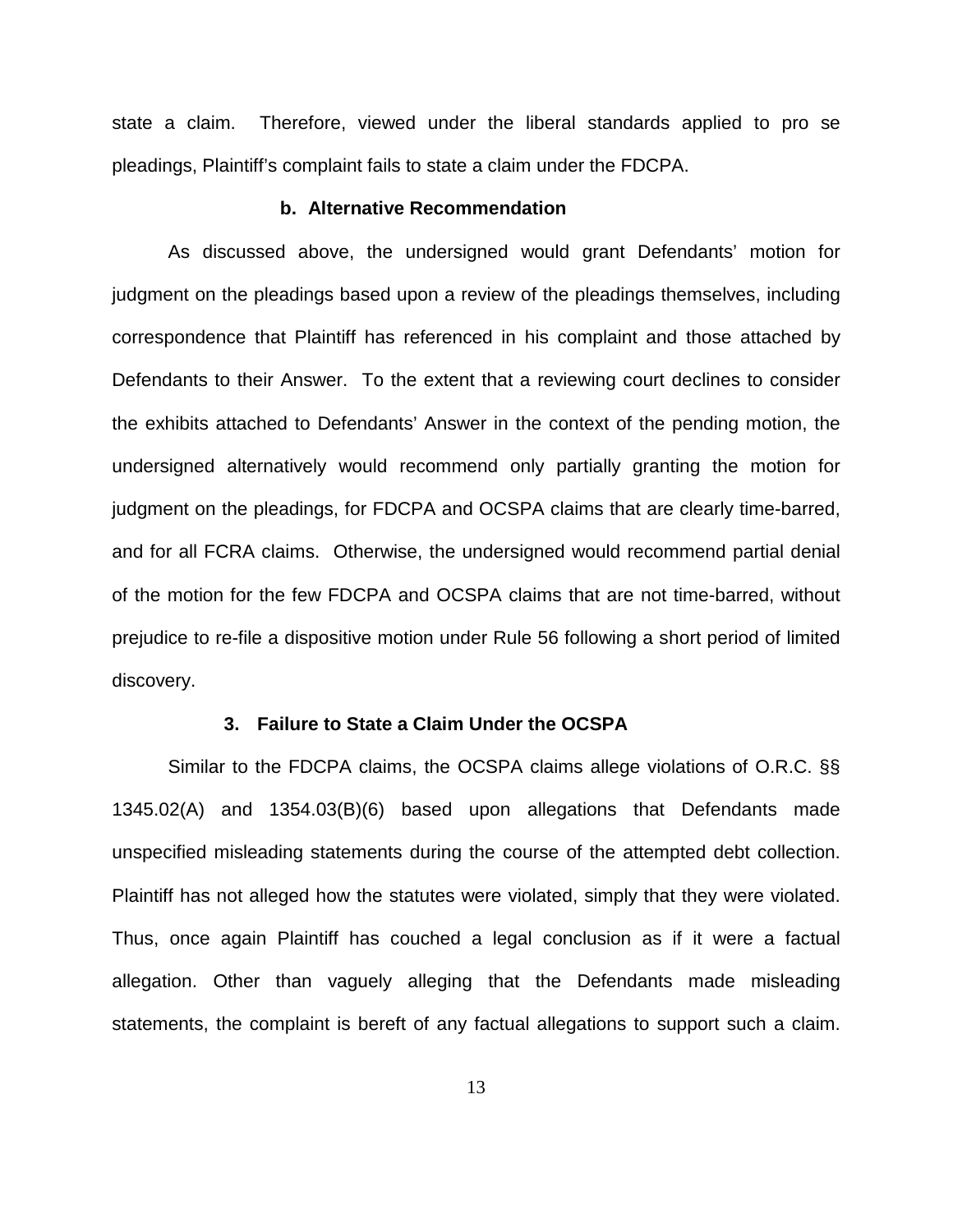To the contrary, Plaintiff's claims appear to be directly contradicted by the correspondence attached to the pleadings, which show a clear conveyance of all relevant information required by statute that pertains to the account. Thus, Plaintiff's bare assertions that the Defendants violated the referenced statutes fail to meet the pleading requirements of this court.

In the alternative, because this Report and Recommendation recommends the dismissal of all federal law claims, the undersigned would decline to exercise jurisdiction over any related state law claims. See Hankins v. The Gap, Inc., 84 F.3d 797, 803 (6th Cir.1996).

#### **4. The FCRA Claims**

Plaintiff has failed to articulate sufficient factual content to support any claim under the FCRA. Plaintiff alleges that Defendants violated the FCRA when they accessed his TransUnion credit report on four separate occasions: July 2, 2013, August 25, 2014, on December 22, 2014, and on May 19, 2015. However, he offers no additional allegations to support his claims. Instead, the claims appear to rest upon Plaintiff's mistaken belief that his credit report could be accessed by Defendants only if he sought credit from Defendants. (See Doc. 1 at ¶ 51, alleging that Plaintiff "has never had any business dealings or any accounts with, made application for credit from, made application for employment with, applied for insurance from, or received a bona fide offer of credit" from Defendants). Plaintiff alleges that Defendants are debt collectors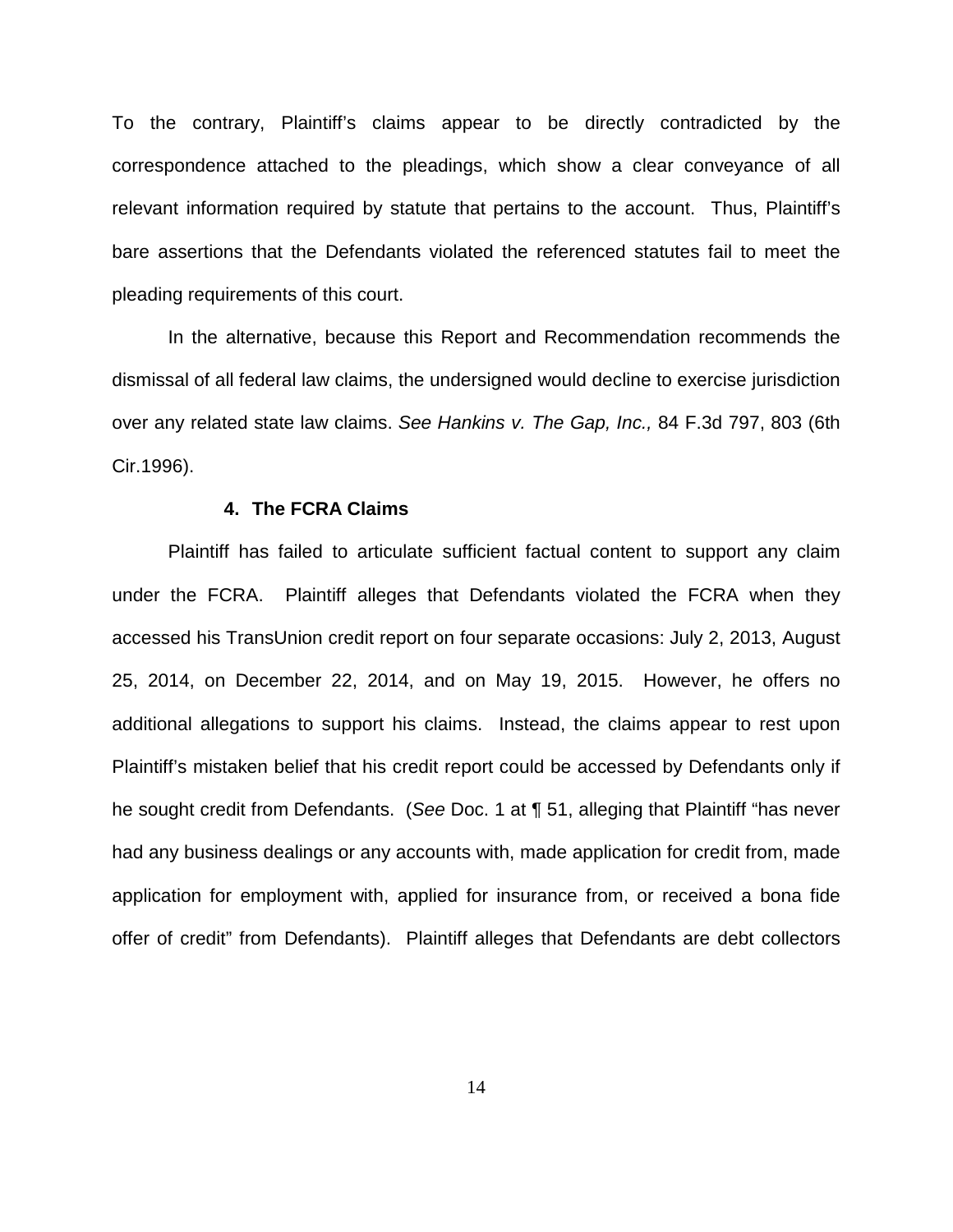(see, e.g., Doc. 1 at  $\P{41}$ ).<sup>[5](#page-14-0)</sup> The correspondence attached to Defendants' Answer confirms that the law firm's communications are made for the purpose of debt collection.

Under 15 U.S.C. § 1681b(a)(3)(A), a credit report may be furnished to any person who intends to use the information in the "collection of an account" of the consumer. This has been interpreted by the Sixth Circuit to apply directly to the collection of debt. Duncan v. Handmaker, 149 F.3d 424, 427 (6th Cir. 1998). When a law firm accesses a credit report in an attempt to collect the debt, "the attorney is likely to procure the consumer report for a purpose analogous to those enumerated in § 1681b." Id. at 428. In short, Plaintiff's allegations fail to state any claim under the FCRA, because the allegations support the authority of Defendants to obtain Plaintiff's credit reports as agents of a debt collector under 15 U.S.C. § 1681b(a)(3)(A).

#### **III. Conclusion and Recommendation**

 $\overline{a}$ 

For the reasons stated, IT IS RECOMMENDED THAT Defendants' motion for judgment on the pleadings (Doc. 14) be GRANTED, that Plaintiff's motion to strike (Doc. 17) be DENIED, that judgment be entered in favor of the Defendants, and that this case be CLOSED. In the alternative, IT IS RECOMMENDED that Defendants' motion be GRANTED IN PART as to all time-barred claims under the FDCPA and OCSPA, and as to the FCRA claims, but that the motion otherwise be denied without prejudice to re-file a dispositive motion on the same grounds following a short period of discovery.

> s/Stephanie K. Bowman Stephanie K. Bowman United States Magistrate Judge

<span id="page-14-0"></span><sup>&</sup>lt;sup>5</sup>In his motion to strike Plaintiff argues that this court should distinguish between a debt collector and an attorney representing creditor (here CACH, LLC). However, Duncan does not support such a distinction.